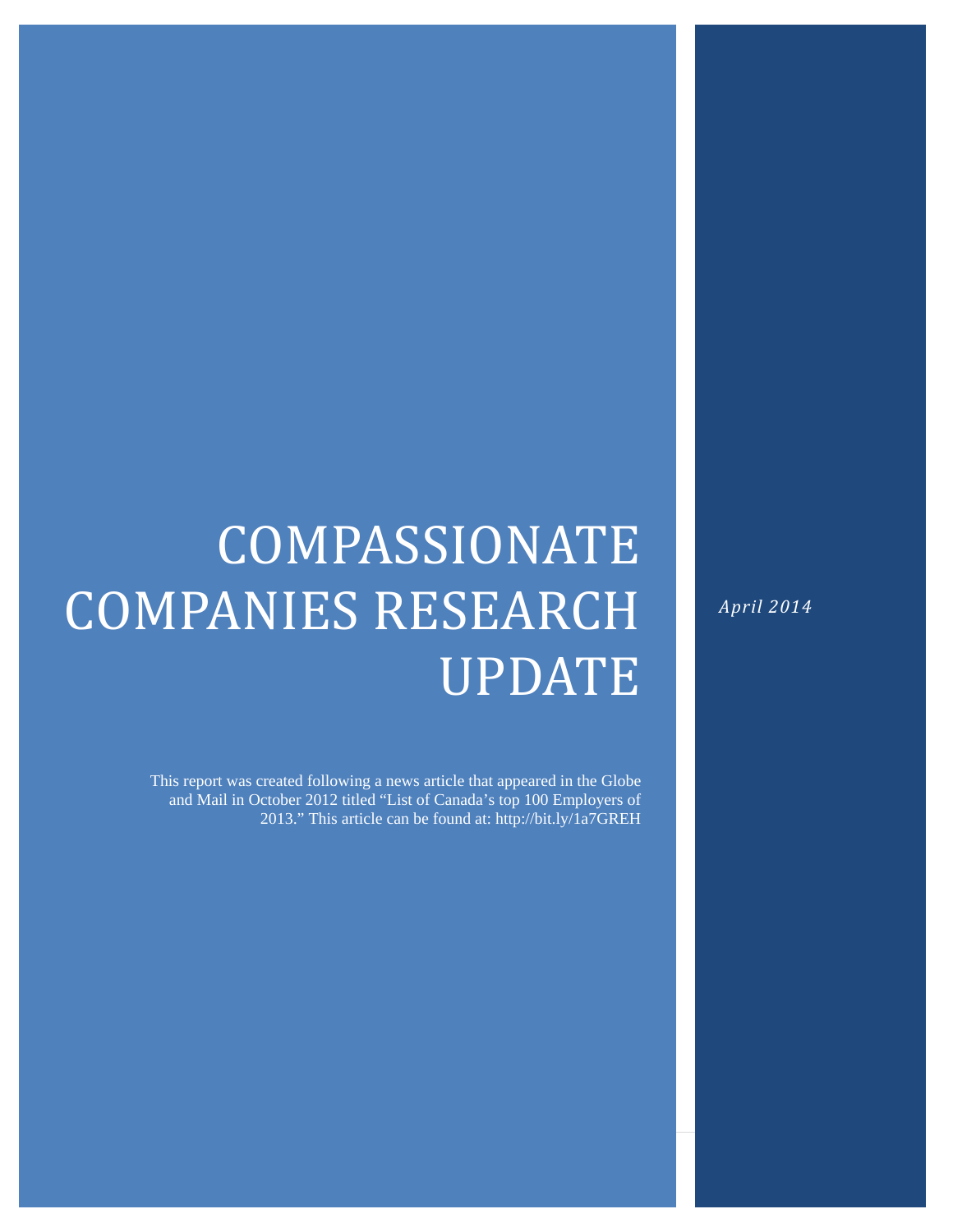#### **Summary**

The Canadian Hospice Palliative Care Association compiled a list of the 2013 recipients of the Canada's 100 Top Employers award and contacted each company with the goal of learning whether they offer any kind of compassionate care leave to their employees.

To gage how many companies offered some form of compassionate care leave policy, the CHPCA developed a survey of 6 questions about their current and future human resources policies. We then had a summer student phone each of the companies on the list, and follow up via email where appropriate. 

Of these companies, 25 agreed to participate and completed the questionnaire; 25 refused to transfer calls to the Human Resource departments; 18 declined to participate and 32 companies have indicated they may participate but have yet to complete the survey.

From this project we have learned that most employers are not offering compassionate care programs beyond the six week Employment Insurance Compassionate Care Benefits. Although some offered top-up and others dealt with employee issues on a case by case basis, none of them offered programs similar to those of Rx&D or GlaxoSmithKline. Please see the analysis of results section for further details.

## **About the Top 100 Employers Project**

Now entering its 14th year, the Canada's Top 100 Employers project is a national competition to determine which employers lead their industries in offering exceptional workplaces for their employees. Any employer with its head office or principal place of business in Canada may apply for our national competition. Employers of any size may apply, whether private or public sector.

Employers are evaluated by the editors of Canada's Top 100 Employers using eight criteria, which have remained consistent since the project's inception: Physical Workplace; Work Atmosphere & Social; Health, Financial & Family Benefits; Vacation & Time Off; Employee Communications; Performance Management; Training & Skills Development; and Community Involvement. Employers are compared to other organizations in their field to determine which offers the most progressive and forward-thinking programs.

### **Methodology**

A script was created to ensure that interaction with each company was consistent. We had originally planned to complete the surveys over the phone however early on in the calling process it became clear that most sites preferred to be emailed the survey to complete at their discretion. The primary objective of each call was to reach the Human Resources department of each company. Some sites were more willing to transfer our calls to the correct department than others. Out of the 100 companies, 25 refused to transfer us to Human Resources nor would they provide us with any other contact alternatives.

These companies were deemed unreachable after three call attempts. Out of the remaining companies we could reach, 18 declined to answer questions via telephone or email. The 32 companies we are waiting to hear from have been contacted at least three times since the beginning of this research project, with the last attempt on September 4, 2013. Out of these 32 we have had direct contact with nine Human Resources executives. These individuals have been sent the survey and have advised us that they will complete the survey within the next few months, schedule permitting.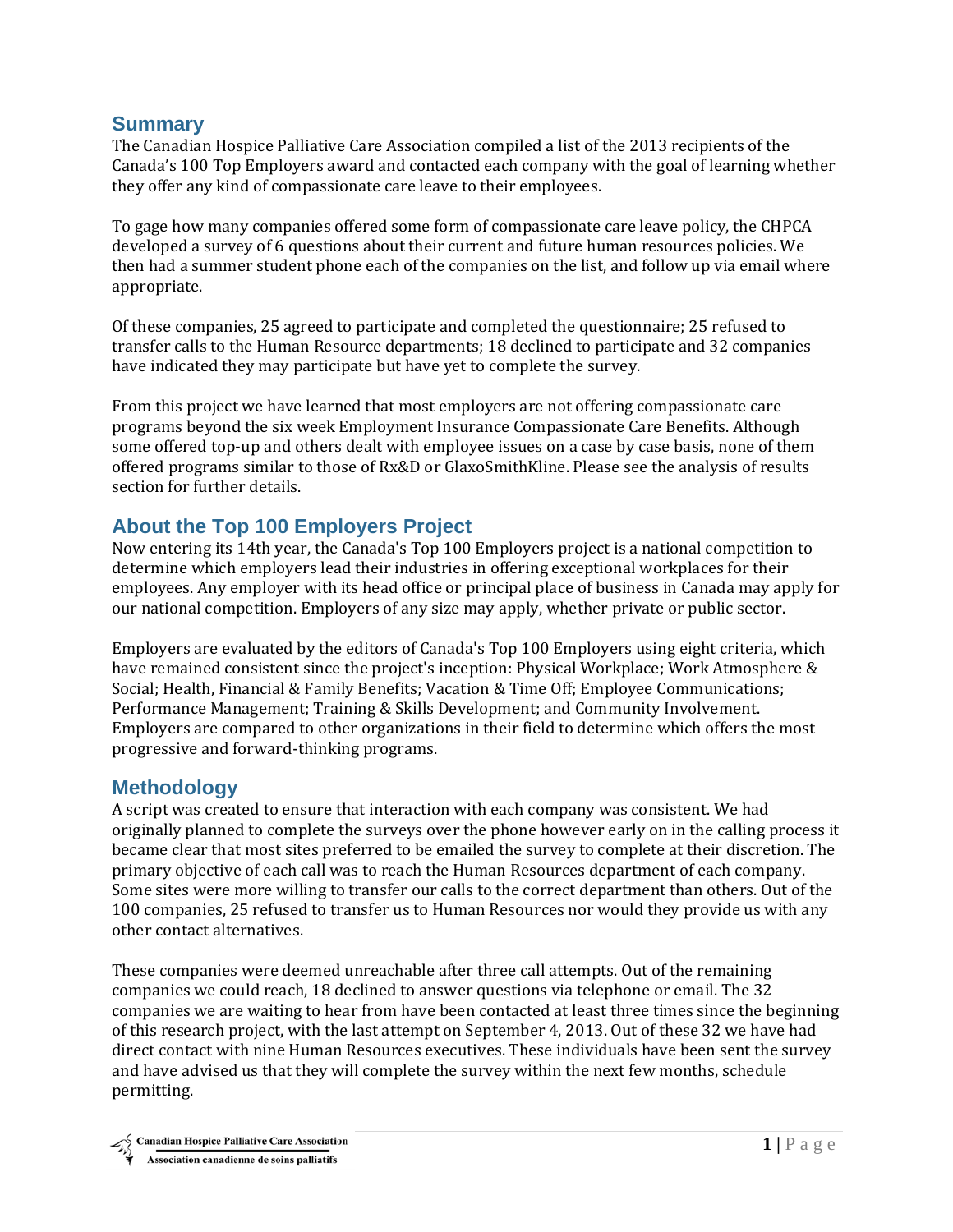The remaining 23 companies have been contacted three to four times each, again with the last calls occurring on September 4, 2013. A detailed voicemail was left after each attempt directing these individuals to call us at their convenience. Two companies have responded, leaving us voicemails. Two companies have left us voicemails, however we have been unable to reach them as of yet.

## **Analysis of Results**

Out of the 25 companies that answered the survey, the following was noted:



92% of companies had formal leave policies versus 8% who stated that their leave benefits were informal. 57% of the companies stated that they would be willing to share their leave policies, under the understanding that we would not share these publicly. Upon review, we learned that many of the formal leave policies already existed within Collective agreements.

20% of respondents stated that they would provide salary top up during the 6 week period of compassionate care benefit government coverage. 8% replied that they would be willing to cover up to  $100\%$  on a case by case basis. 74% stated that they actively educated employees on the compassionate care benefits available to them.  $12\%$  of the respondents also shared that they provided an additional top of salaries to employers who are claiming employment insurance benefits for parents of critically ill children.

Companies were asked to specify whether they would provide any additional unpaid leave of absence for an employee. Nearly all employers answered that this would be approached on a case by case basis, but that provisions did exist in these cases and was decided by the employee's manager. 

When asked the question: Some Canadian companies/organizations offer up to 13 weeks of leave with full salary over a period of 2 years for employees who are acting as caregivers. Do you see your company's policies evolving towards this in the near future? Most companies stated that they saw themselves reviewing their policies over the next few years but felt it likely that they would end up somewhere in the middle of the proposed coverage.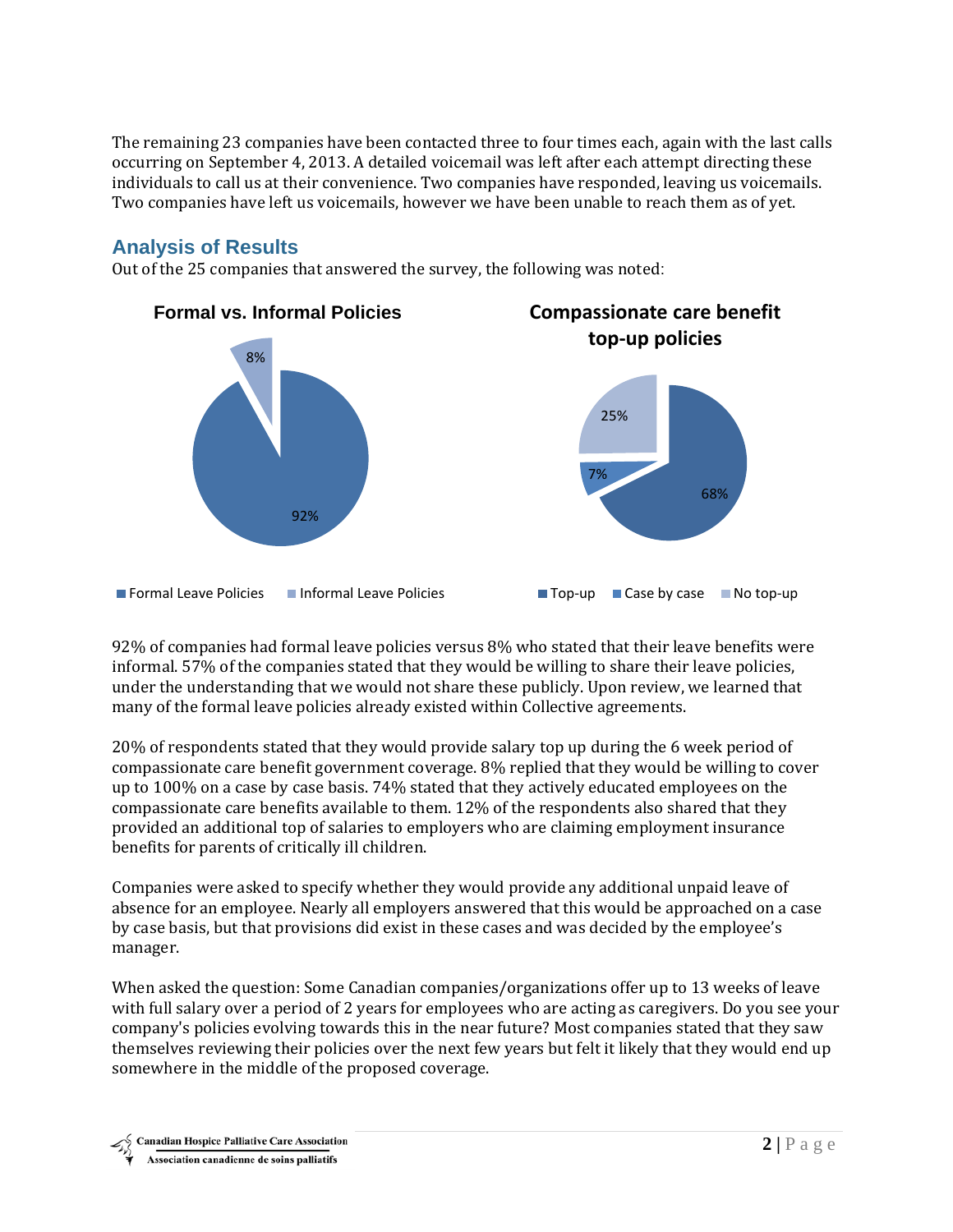#### **Is this leave paid or unpaid?**



## **Companies with Similar Compassionate Care Benefits**

There were 25 respondents from the survey regarding compassionate care benefits. Two respondents  $(8\%)$  stated that they offer both paid and unpaid leave. Twelve respondents  $(48\%)$ stated they offered paid leave. Eleven respondents (44%) stated they offered leave but it was unpaid. The majority of respondents who do not offer paid leave were in municipal and city services. The respondents who did offer paid leave were a mix of private and public corporations. The two respondents that offered both paid and unpaid leave were split between private and public corporations.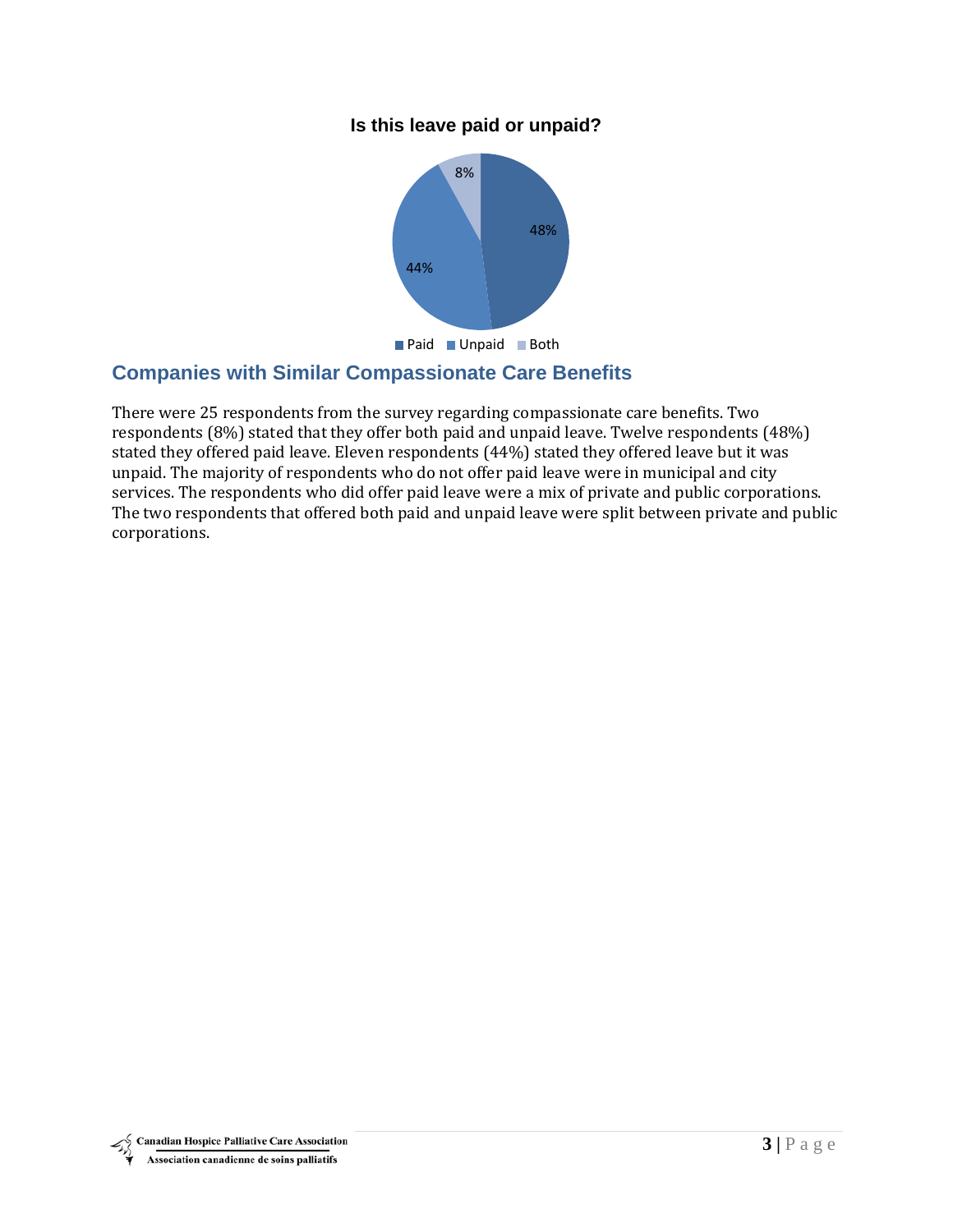# **Appendix A: List of Companies that Responded**

25 Employers have responded to the survey to date:

- Thirteen employers are private
- Six employers are non-profit
- Four employers are public
- Two employers are crown corporations
- Twelve employers are regional
- Ten employers are national
- Three employers are multi-national corporations
- The number of employees for these companies range from under 100 to over 25,000

The following companies have provided consent to give their names in this report:

- Agriculture Financial Services Corporation
- Aboriginal Peoples Television Network
- Bank of Canada
- $\bullet$  BC Public Service
- The College of Physicians and Surgeons of Ontario
- Deeley Harley Davidson Canada
- Desjardins Group / Mouvement des caisses Desjardins
- HP Advanced Solutions Inc.
- KPMG LLP
- Manitoba Hydro
- McCarthy Tétrault LLP
- Northwest Territories, Government of the
- Union Gas Limited
- Vancouver Island Health Authority
- World Vision Canada

# **Appendix B: Original Questionnaire**

1. What is your company/organization's policy for providing leave for employees who are acting as the primary caregiver for a dying loved one?

Please keep in mind that caregiving at the end of life is defined as: an individual who needs to devote substantial time and effort to caring for a loved one near death. These tasks may include cooking/cleaning, bathing the individual, feeding, and general accompaniment. This commitment can be anywhere from 3-4 hours a day to full time 24 hour care.

- B) Is this a formal or informal policy?
	- a. Are you willing to provide us with a copy of your policy?
- C) Is this leave paid or unpaid?